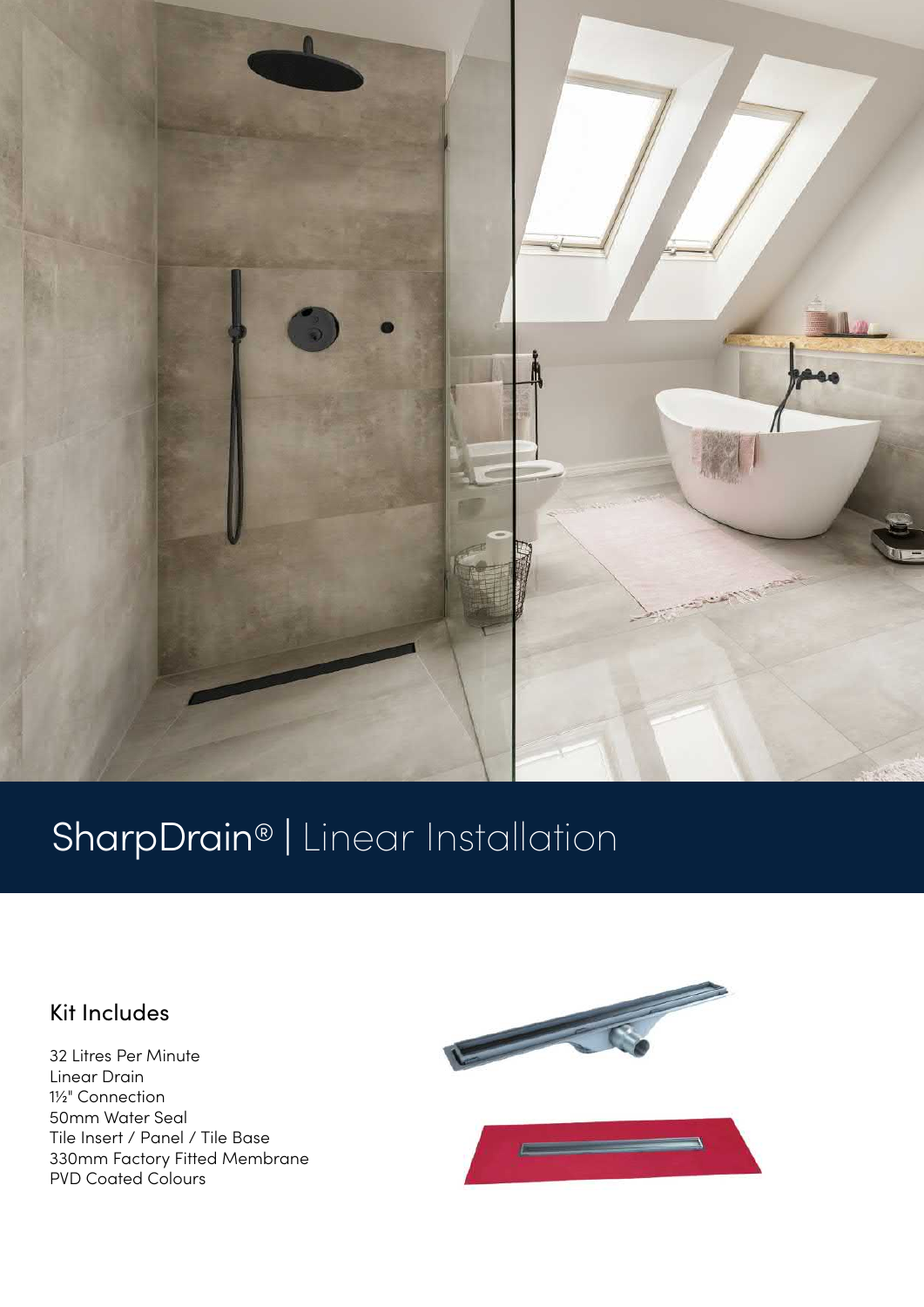### **Before installing Ensure the drain is suitable for your requirements and you have all components to complete the installation**

## **Important**

Read all the pages of these instructions fully and thoroughly before you commence installation and keep in a safe location for future reference.

#### **Plumbing**

All plumbing works should be carried out by a fully qualified professional plumber.

#### **Sub Floor**

It is important that SharpDrain is installed onto a strong, level, stable floor. Movement could affect the performance of your wetroom.

#### **Checklist/Safety Notes**

• Check you have all components before installation. If you do not have all the components, do not install and contact your retailer.

- Check all the contents for damage. If any parts are damaged, do not install and contact your retailer.
- SharpDrain must be installed flat and horizontal.

• Check the location of pipes, electrical cables and all other services prior to drilling, cutting and screwing into walls, ceilings and floors.

• Ensure your tools for installation are fit for purpose and follow manufacturer's instructions provided with the tools.

• The area / room must be clean, dust free with first fix plumbing and electrics in place prior to applying the vinyl. • Always ensure that the Installation area is kept safe, especially from children and pets.

• Safety goggles and masks should be worn at all times.

### **Liability**

The Manufacturer will not accept any liability for failure if SharpDrain has been installed incorrectly and with disregard to the instructions.

# **Scan to see SharpDrain Installation Video**

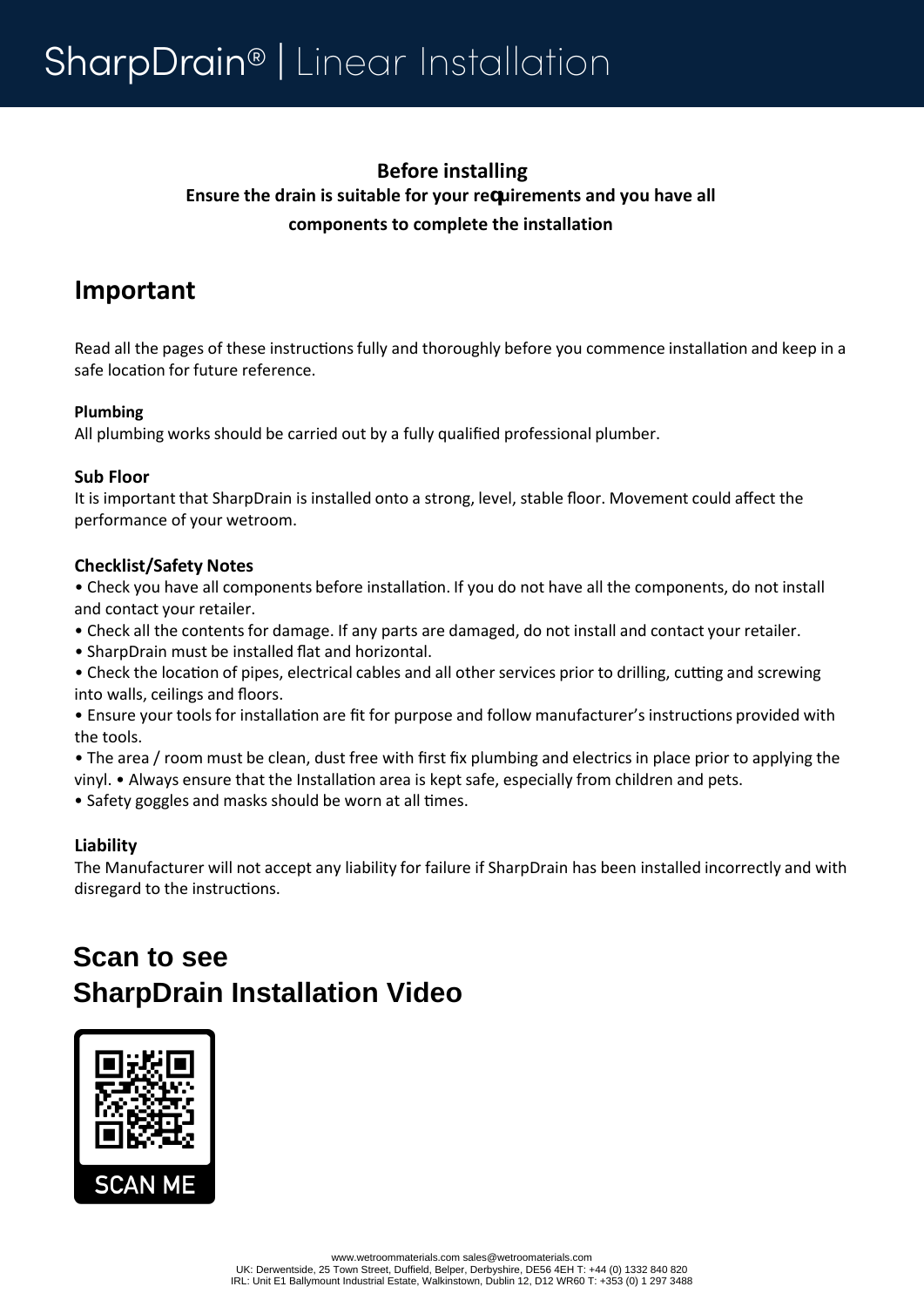# SharpDrain® | Linear Installation

Shallow linear drain which is perfect for wetrooms that have minimal floor depth. Stainless Steel drain that only requires 72mm depth and has a 50mm water seal. Tile Insert and Panels are available as Brushed Stainless Steel or durable PVD coated colours. SharpDrain Tile Line has a base to apply the tile onto. Factory fitted membrane for added waterproof protection.



Screw the connector to the drain and make sure it is tight.



If using the polystyrene support, bed into adhesive.



If required, connect earth wire.



connect pipework to the drain allowing for slope in pipe.



Slope the floor 1.25% to 2% to the drain.



Place fitted membrane into position.



Cut the corner where the membrane overlaps.



Using adhesive, apply membrane to floor & wall. Smooth to remove bumps.



Apply glue to the corners where the membrane was cut.